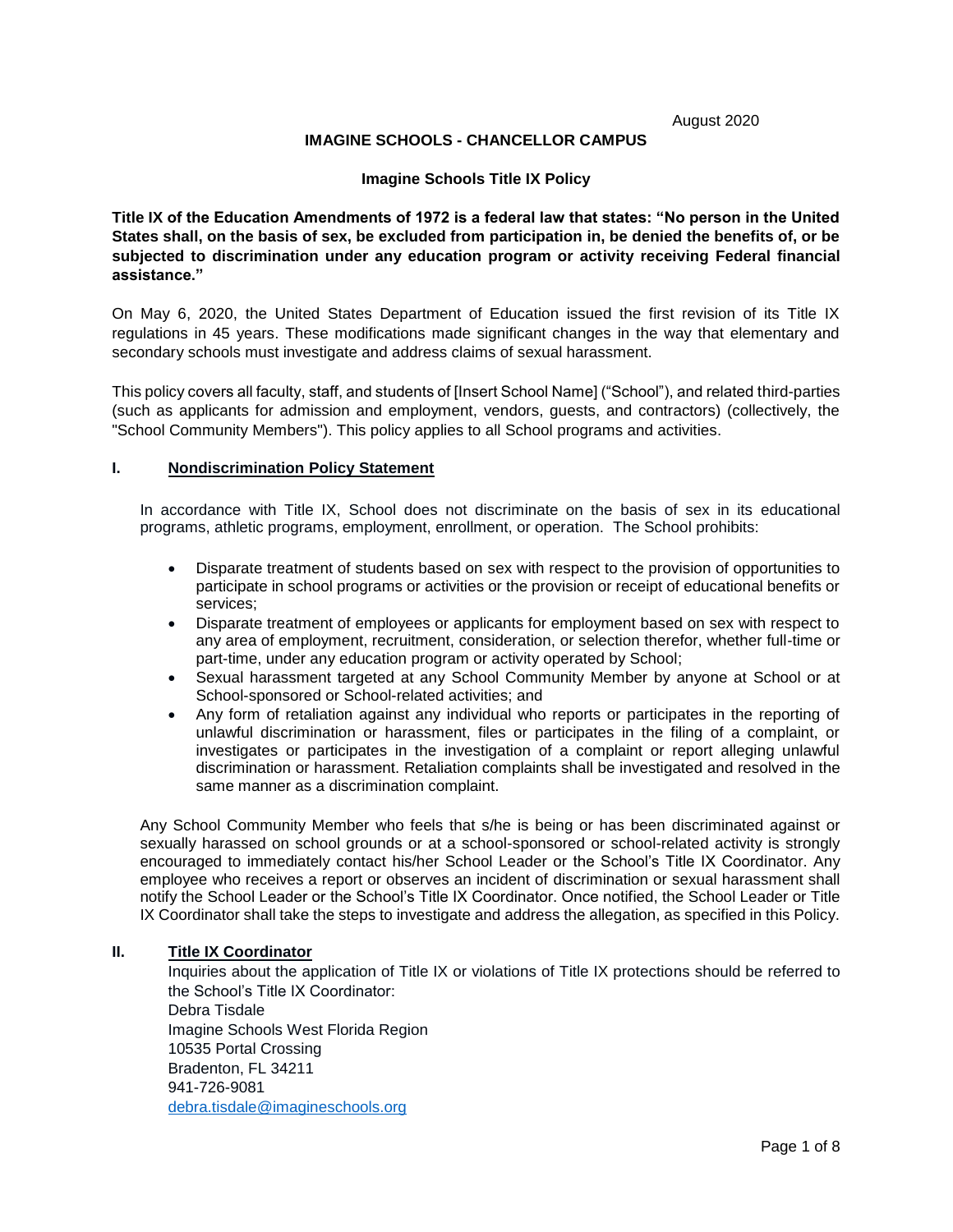# **III. Definitions**

- **A.** "**Complainant**" means an individual who is alleged to be the victim of conduct that could constitute Sexual Harassment.
- **B.** "**Formal Complaint**" means a document filed by a Complainant or signed by the Title IX Coordinator alleging sexual harassment against a Respondent and requesting that the School investigate the allegation of sexual harassment. At the time of filing a Formal Complaint, a Complainant must be participating in or attempting to participate in the education program or activity of the School. A formal complaint may be filed with the Title IX Coordinator in person, by mail, or by electronic mail, by using the contact information in this Policy, as may be updated from time to time.
- **C.** "**Respondent**" means an individual who has been reported to be the perpetrator of conduct that could constitute Sexual Harassment.
- **D.** "**Sexual Harassment**" actionable under Title IX means conduct on the basis of sex that satisfies one or more of the following: (1) A school employee conditioning an educational aid, benefit, or service upon a person's participation in unwelcome sexual conduct (often called *quid pro quo* harassment); (2) Unwelcome conduct determined by a reasonable person to be so severe, pervasive and objectively offensive that it effectively denies a person equal access to the school's education program or activity; or (3) "Sexual assault" as defined in 20 U.S.C. 1092(f)(6)(A)(v), "dating violence" as defined in 34 U.S.C. 12291(a)(10), "domestic violence" as defined in 34 U.S.C. 12291(a)(8), or "stalking" as defined in 34 U.S.C. 12291(a)(30).
- **E.** "**Supportive Measures**" means non-disciplinary, non-punitive individualized services offered as appropriate, as reasonably available, and without fee or charge to the Complainant or the Respondent before or after the filing of a Formal Complaint or where no Formal Complaint has been filed. Such measures are designed to restore or preserve equal access to the School's education program or activity without unreasonably burdening the other party, including measures designed to protect the safety of all parties or the School's educational environment, or deter Sexual Harassment. Supportive Measures may include counseling, extensions of deadlines or other course-related adjustments, modifications of work or class schedules, mutual restrictions on contact between the parties, leaves of absence, increased security and monitoring of certain areas of the campus, and other similar measures. The School will maintain as confidential any Supportive Measures provided to the Complainant or Respondent, to the extent that maintaining such confidentiality would not impair the ability of the School to provide the Supportive Measures. The Title IX Coordinator is responsible for coordinating the effective implementation of Supportive Measures.

# **IV. Grievance Process**

Any School Community Member who believes that s/he has been subjected to unlawful discrimination or Sexual Harassment may seek resolution of his/her complaint through the procedures described below. If a Complainant informs the School Leader or any other employee working at the School, either orally or in writing, about any complaint of discrimination or Sexual Harassment, that person must report such information to the Title IX Coordinator within two (2) school days.

Once notified of a complaint, the Title IX Coordinator shall promptly contact the Complainant to discuss the availability of Supportive Measures, consider the Complainant's wishes with respect to Supportive Measures, inform the Complainant of the availability of Supportive Measures with or without the filing of a Formal Complaint, and explain to the Complainant the process for filing a Formal Complaint.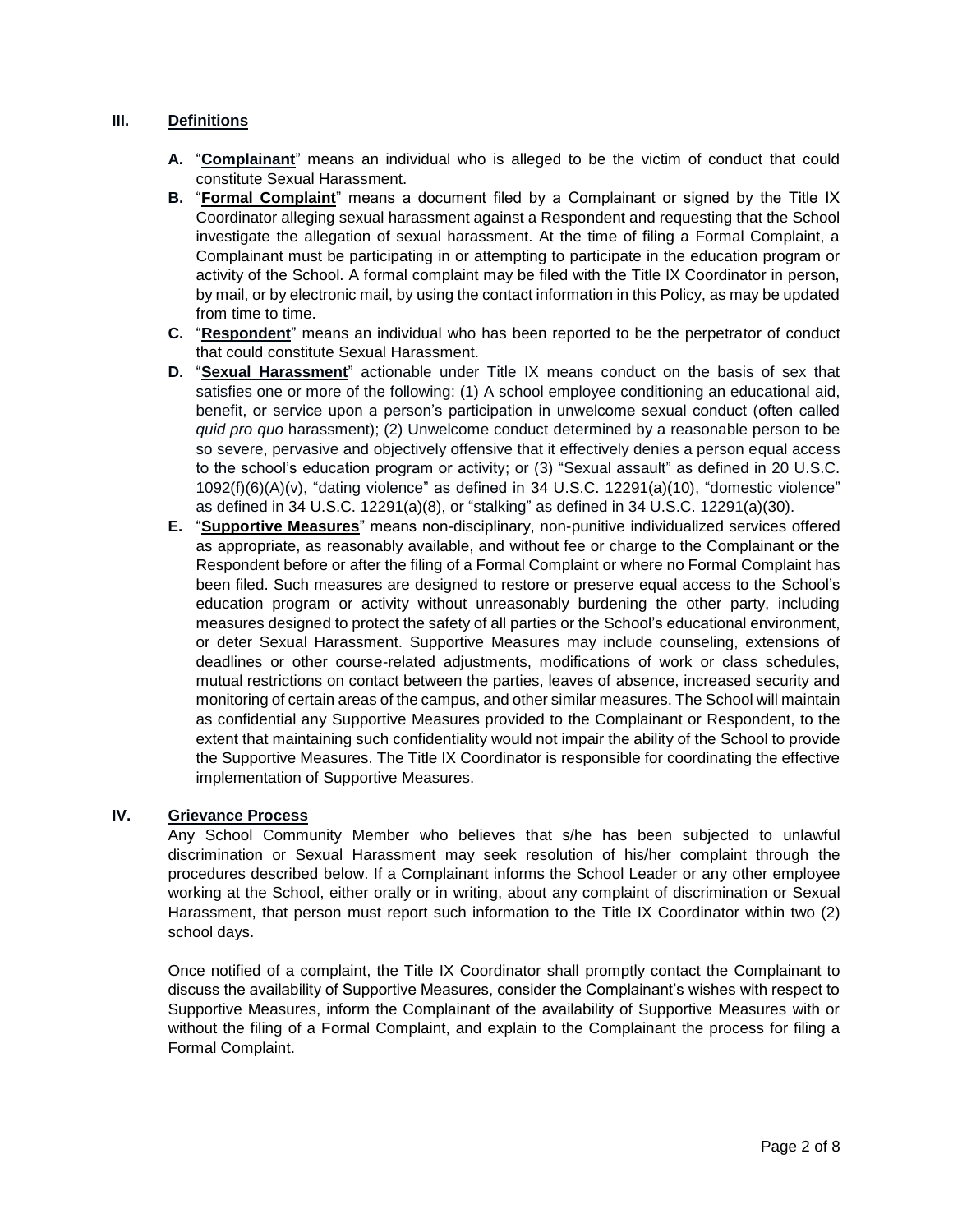Due to the sensitivity surrounding complaints of unlawful discrimination or Sexual Harassment, time frames for initiating the complaint process are flexible; however, individuals should make every effort to file a complaint within thirty (30) calendar days after the alleged conduct occurs.

The procedures set forth below are not intended to interfere with the rights of any individual to pursue a complaint of unlawful sex discrimination or retaliation with the United States Department of Education Office for Civil Rights or Equal Employment Opportunity Commission ("EEOC") or local law enforcement agencies.

## **A. Informal Complaint Procedure**

Informal resolution may be an appropriate choice when the conduct involved is not of a serious or repetitive nature and disciplinary action is not required to remedy the situation. The goal of the informal complaint procedure is to quickly address inappropriate behavior and to facilitate resolution through an informal means, if possible. The informal complaint procedure is provided as a less formal option for a School Community Member who believes s/he has been the subject of unlawful discrimination or Sexual Harassment. This informal procedure is not required as a precursor to the filing of a Formal Complaint. The informal process is only available in those circumstances where the parties (the Claimant and the Respondent(s)) agree to participate in it.

School Community Members who believe that they have been the subject of unlawful discrimination or Sexual Harassment may proceed immediately to the Formal Complaint process and individuals who seek resolution through the informal procedure may request that the informal process be terminated at any time to move to the Formal Complaint process.

All Sexual Harassment complaints involving School staff or any other adult member of the School community and a student of minor age must be formally investigated.

An individual who believes s/he has been the subject of unlawful discrimination or Sexual Harassment may make an informal complaint, either orally or in writing: (1) to the School Leader or other School official; and/or (2) directly to the Title IX Coordinator. All informal complaints must be reported to the Title IX Coordinator who will either facilitate an informal resolution as described below, or appoint another individual to facilitate an informal resolution. The School's informal complaint procedure is designed to provide School Community Members who believe they are the subject of unlawful discrimination or Sexual Harassment with a range of options aimed at bringing about a prompt resolution of their concerns. Depending upon the nature of the complaint and the wishes of the individual claiming unlawful discrimination or Sexual Harassment, informal resolution may involve, but not be limited to, one or more of the following:

(i) Advising the Complainant about how to communicate his/her concerns to the Respondent(s).

(ii) Distributing a copy of the School's Non-Discrimination Policy to applicable School Community Members as a reminder of their rights and responsibilities thereunder.

(iii) If both parties agree, the Title IX Coordinator may arrange and facilitate a meeting between the Complainant and the Respondent to work out a mutual resolution.

While there are no set time limits within which an informal complaint must be resolved, the Title IX Coordinator or designee will exercise his/her authority to attempt to resolve all informal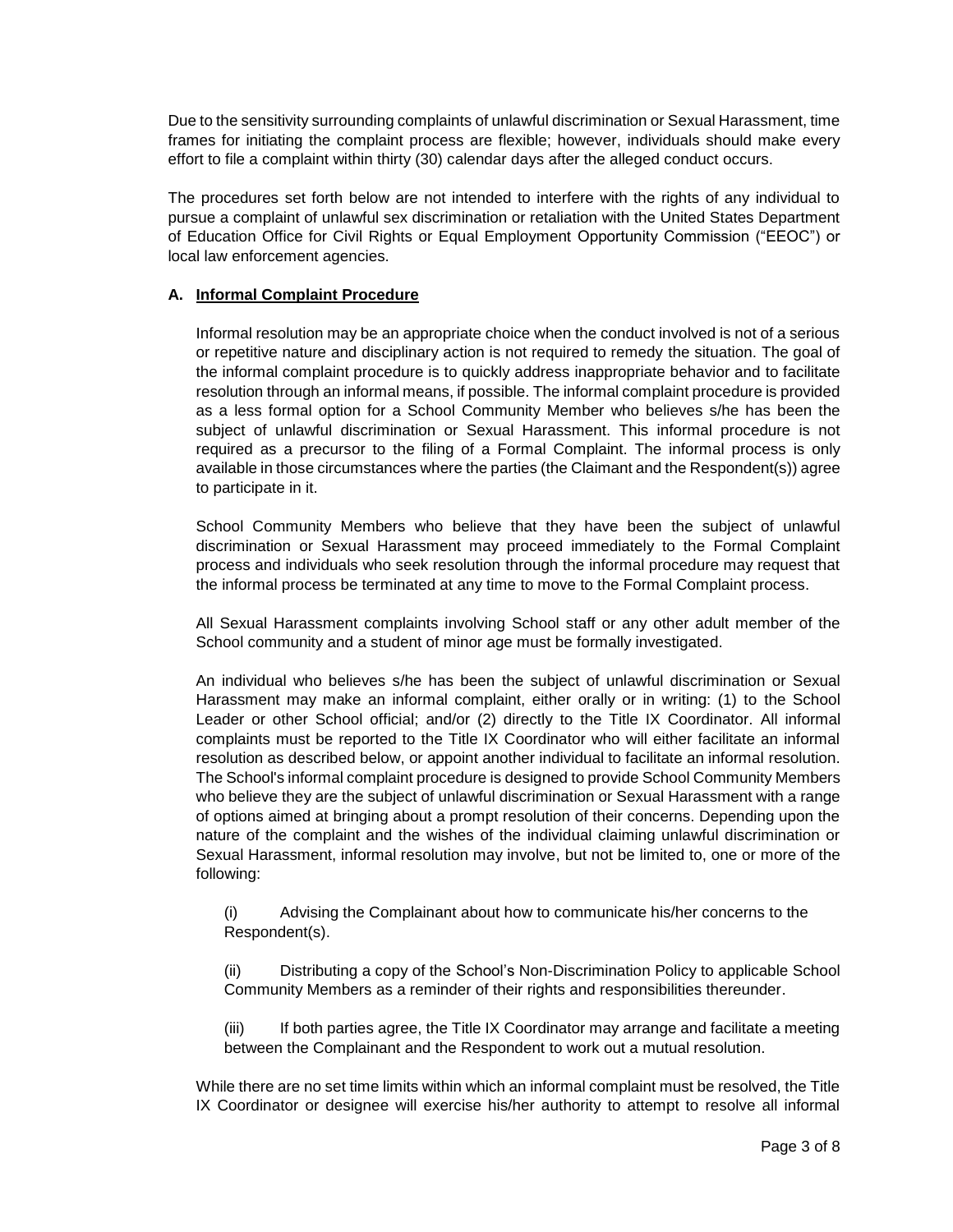complaints in a timely manner, ordinarily within fifteen (15) school days of receiving the informal complaint.

Parties who are dissatisfied with the results of the informal complaint process may proceed to file a Formal Complaint. As stated above, parties may request that the informal process be terminated at any time to move to the Formal Complaint process.

All materials generated as part of the informal complaint process will be retained by the Title IX Coordinator.

### **B. Formal Complaint Procedure**

If a complaint is not resolved through the informal complaint process, if one of the parties requested that the informal complaint process be terminated to move to the Formal Complaint process, or if the Complainant elects to file a Formal Complaint initially, the Formal Complaint process shall be initiated. A Complainant may file a Formal Complaint, in writing, with the School Leader, the Title IX Coordinator, or other designated School official.

All Formal Complaints must include the following information to the extent it is available: (i) the identity of the Respondent(s); (ii) a detailed description of the facts upon which the complaint is based; (iii) a list of potential witnesses; and (iv) the resolution sought by the Complainant. The Complainant may obtain a Complaint Form from the Title IX Coordinator or School Leader.

If the Complainant is unwilling or unable to provide a written statement including the information set forth above, the Title IX Coordinator shall ask for such details in an oral interview. Thereafter, the Title IX Coordinator will prepare a written summary of the oral interview, and the Complainant will be asked to verify the accuracy of the reported charge by signing the document. In the event the Complainant is a student with disabilities, the Title IX Coordinator will carefully review the reporting student's IEP or 504 plan to determine any accommodations which may be required to aid the student in his/her reporting.

Upon receiving a Formal Complaint, the Title IX Coordinator will consider whether any Supportive Measures should be taken in the investigatory phase to protect the Complainant from further sex discrimination or retaliation. In making such a determination, the Title IX Coordinator should consult the Complainant to assess his/her agreement to the proposed action. If the Complainant is unwilling to consent to the proposed change, the Title IX Coordinator may still take whatever actions s/he deems appropriate in consultation with the School Leader.

Within two (2) school days of receiving the Formal Complaint, the Title IX Coordinator, or his/her designee, will initiate a formal investigation to determine whether the Complainant has been subjected to unlawful discrimination, Sexual Harassment, or retaliation. The investigation will include: (i) interviews with the Complainant; (ii) interviews with the Respondent(s); (iii) interviews with any other witnesses who may reasonably be expected to have information relevant to the allegations; and (iv) consideration of any documentation or other information presented by the Complainant, Respondent(s), or any other witness that is reasonably believed to be relevant to the allegations.

Promptly upon initiating the investigation, the Title IX Coordinator will inform the Respondent(s), that a complaint has been received. The Respondent(s) will be informed about the nature of the allegations and provided with a copy of any relevant policies and/or administrative guidelines. The Respondent(s) shall be presumed to not be responsible for the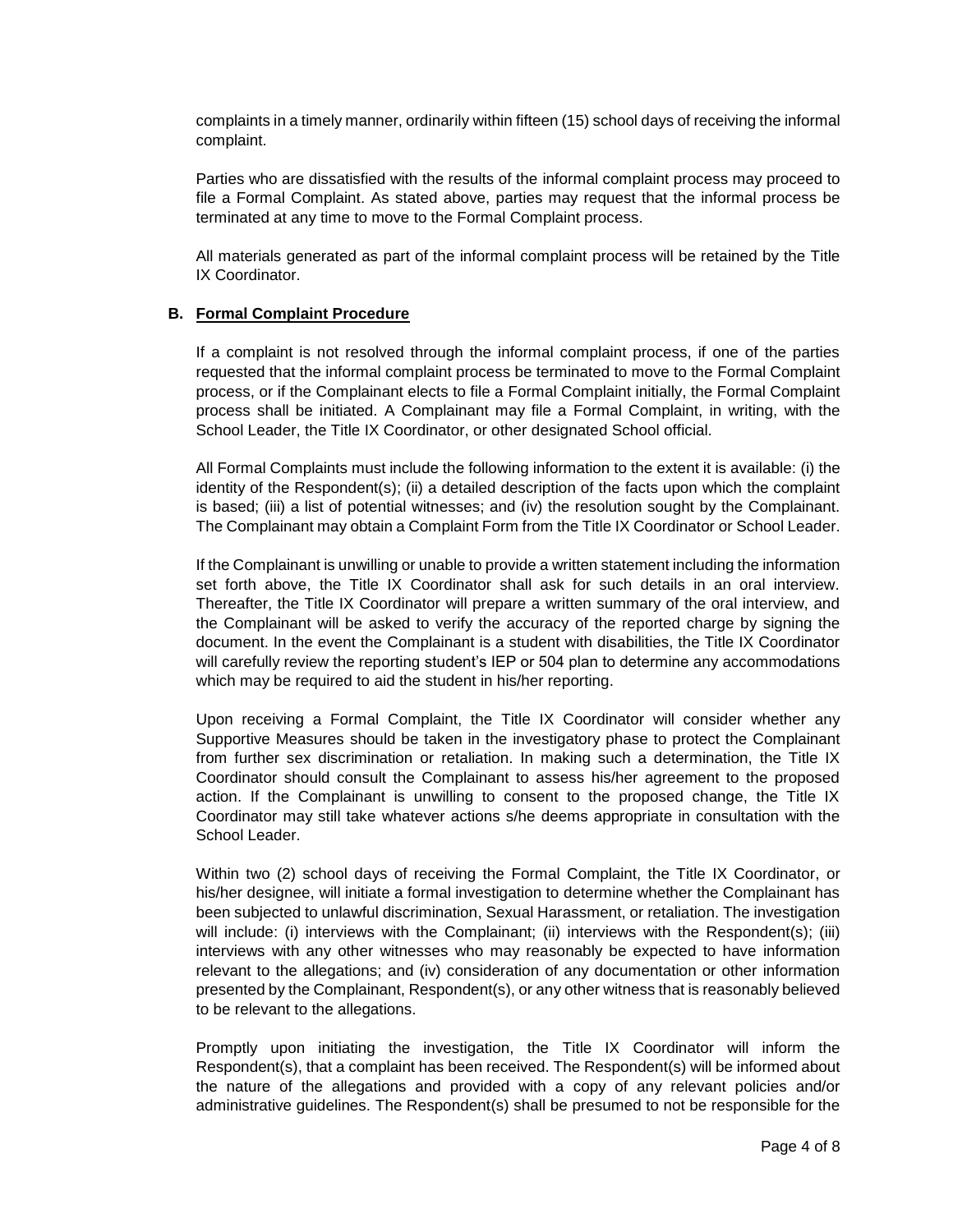alleged conduct until a determination regarding responsibility is made at the conclusion of the grievance process. The Respondent(s) must also be informed of the opportunity to submit a written response to the complaint within five (5) school days.

Although certain cases may require additional time, the Title IX Coordinator or a designee will attempt to complete the investigation within fifteen (15) school days of receiving the Formal Complaint. The investigation may be temporarily delayed for good cause with written notice to the Complainant and the Respondent of the delay or extension of time and the reason for such action. Good cause may include considerations such as the absence of a party, a party's advisor, or a witness; concurrent law enforcement activity; or the need for language assistance or accommodation of disabilities. The Title IX Coordinator shall keep the parties reasonably informed of the status of the investigation throughout the course of the Formal Complaint process.

At the conclusion of the investigation, the Title IX Coordinator, or his/her designee, shall prepare and deliver a written report to the School Leader that summarizes the evidence gathered during the investigation and provides recommendations, based on the evidence, School Board policy, and State and Federal law, as to whether the Complainant has been the subject of unlawful discrimination, Sexual Harassment, or retaliation. The Title IX Coordinator's recommendations shall be based upon the totality of the circumstances. In determining if discrimination, Sexual Harassment, or retaliation occurred, a "preponderance of the evidence" standard will be used.

Absent extenuating circumstances, within five (5) school days of receiving the Title IX Coordinator's report, the School Leader must either issue a final decision regarding whether the allegations have been substantiated or request further investigation. The School Leader shall consider the totality of the evidence and determine whether the preponderance of the evidence establishes that the alleged discrimination, Sexual Harassment, or retaliation occurred (i.e., it is more likely than not that discrimination/sexual harassment/sexual violence occurred). A copy of the School Leader's final decision will be delivered to both the Complainant and the Respondent.

If the School Leader requests additional investigation, the School Leader must specify the additional information that is to be gathered, and, unless extenuating circumstances exist, such additional investigation will be completed within five (5) school days. At the conclusion of the additional investigation, the School Leader must issue a final written decision as described above.

If the School Leader or his/her designee determines the Complainant was subjected to unlawful discrimination, Sexual Harassment, or retaliation, the School Leader shall make recommendations to immediately end the discriminatory conduct, recommend ways to remedy the discriminatory effects on the complainant, and identify what corrective action will be taken to stop, remedy, and prevent the recurrence of such conduct. The recommended corrective action(s) shall be reasonable, timely, age-appropriate and effective, and tailored to the specific situation.

The School may dismiss a Formal Complaint if the Respondent(s) is no longer enrolled at or employed by the School; the alleged victim and his or her parents/guardians notifies the Title IX Coordinator in writing that the formal complaint or any allegations therein are withdrawn; or specific circumstances prevent the school from gathering evidence sufficient to reach a determination regarding the formal complaint or allegations therein. Upon such dismissal, the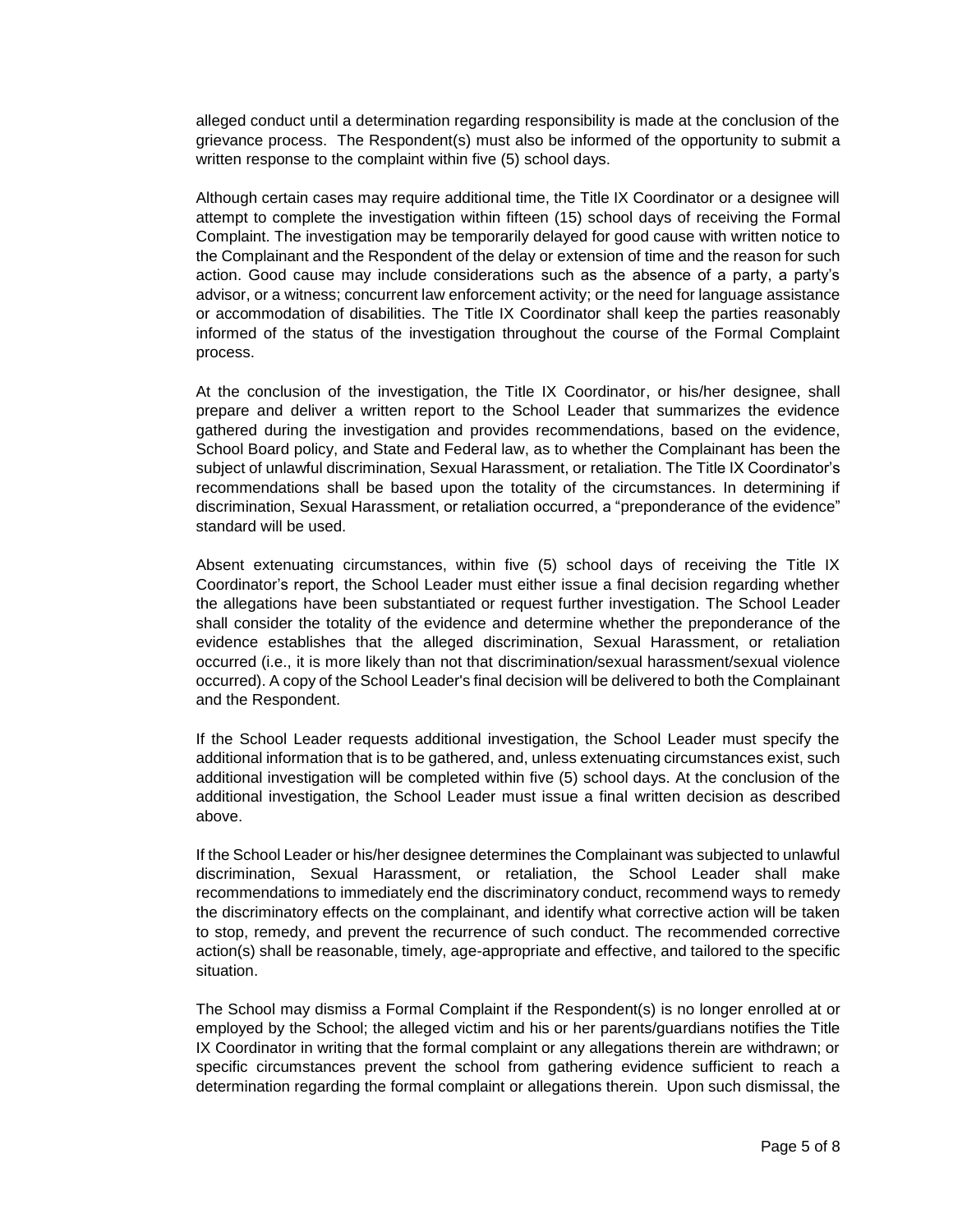School shall send written notice of the dismissal and the reason(s) therefor simultaneously to the parties.

# **C. Appeal**

A Complainant or Respondent who is dissatisfied with the final decision of the School Leader may appeal through a signed written statement to the School's Governing Board within five (5) school days of his/her receipt of the School Leader's final decision.

In an attempt to resolve the complaint, the Board shall meet with the concerned parties and their representatives at the next regularly scheduled Board meeting after the receipt of such an appeal. A copy of the Board's disposition of the appeal shall be sent to each concerned party within ten (10) school days of this meeting. The decision of the Board will be final.

The Board reserves the right to investigate and resolve a complaint or report of unlawful discrimination, Sexual Harassment, or retaliation, regardless of whether the School Community Member alleging the unlawful discrimination, Sexual Harassment, or retaliation pursues the complaint. The Board also reserves the right to have the Formal Complaint investigation conducted by an external person in accordance with this policy or in such other manner as deemed appropriate by the Board.

The Complainant may be represented, at his/her own cost, at any of the above-described meetings/hearings.

The right of a person to a prompt and equitable resolution of the complaint shall not be impaired by the person's pursuit of other remedies such as the filing of a complaint with the Office for Civil Rights, the Equal Employment Opportunity Commission, local law enforcement agencies, or the filing of a court case. Use of this internal complaint procedure is not a prerequisite to the pursuit of other remedies.

If a party is not satisfied with the Board's decision, the party may file a complaint with the Office for Civil Rights ("OCR''). More information is available at the United States Department of Education, Office of Civil Rights website[: http://www2.ed.gov/about/offices/list/ocr/index.html](http://www2.ed.gov/about/offices/list/ocr/index.html) Employees may file a complaint with the Equal Employment Opportunity Commission: [https://www.eeoc.gov/eeoc/.](https://www.eeoc.gov/eeoc/)

### **D. Privacy/Confidentiality**

The School will employ all reasonable efforts to protect the rights of the Complainant, the Respondent(s), and any witnesses as much as possible, consistent with its legal obligations to investigate, to take appropriate action, and to conform with any discovery or disclosure obligations. All records generated under the terms of this policy shall be maintained confidential to the extent permitted by law. Confidentiality, however, cannot be guaranteed. Requests for confidentiality, therefore, will be evaluated in the context of the School's responsibility to provide a safe and nondiscriminatory environment for all students, and the request will be weighed against whatever factors the School deems relevant, including, without limitation: (i) the complainant's age; (ii) circumstances that suggest there is an increased risk of future acts of harassment and/or sexual violence under similar circumstances; and (iii) whether the School possesses other means to obtain relevant evidence (e.g., security cameras or personnel, physical evidence).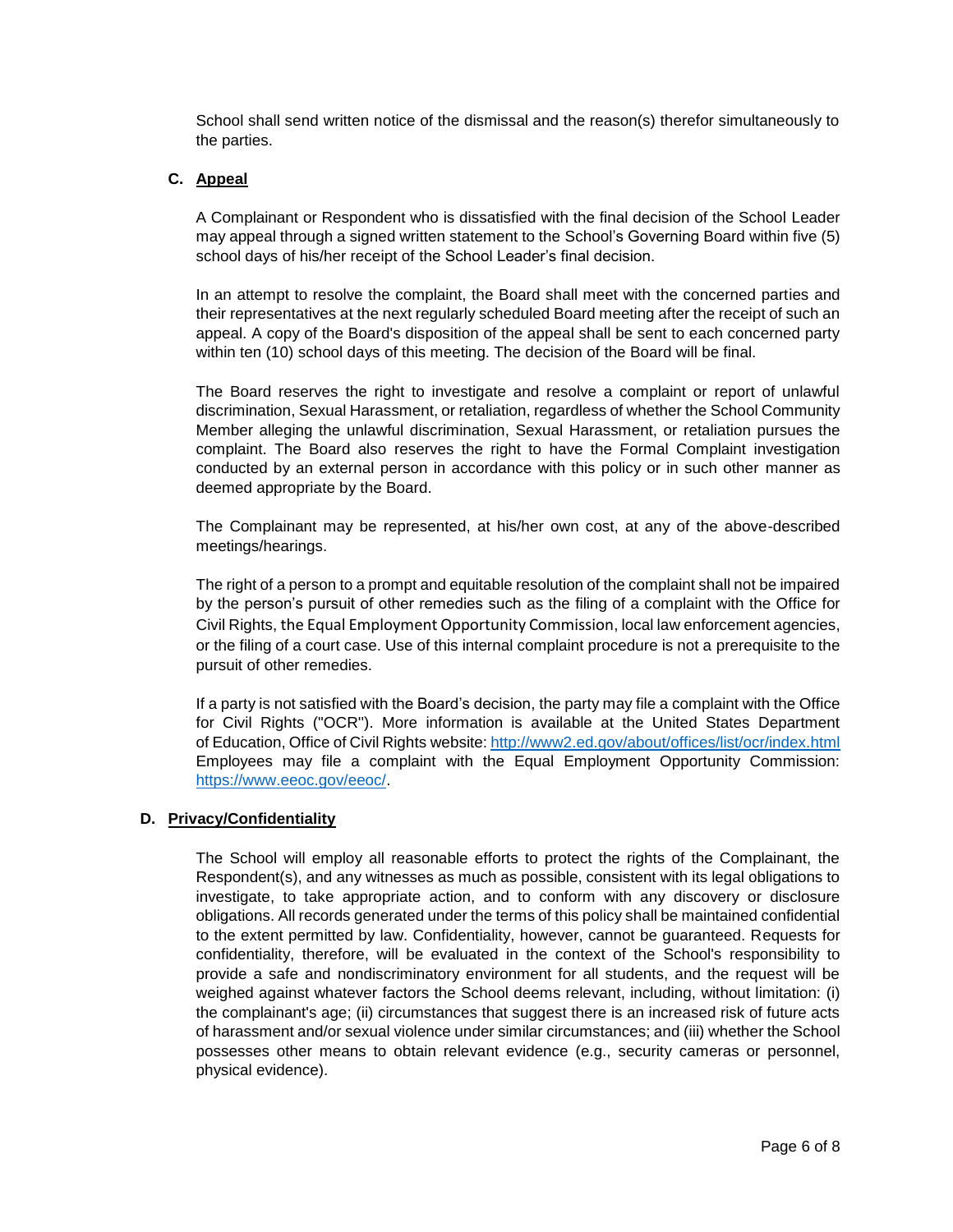All Complainants proceeding through the grievance process set forth herein will be advised that their identities may be disclosed to the Respondent(s).

During the course of any investigation hereunder, the Title IX Coordinator or designee will instruct each person who is interviewed about the importance of maintaining confidentiality. Any individual who is interviewed as part of an investigation is expected not to disclose to third parties any information that s/he learns and/or provides during the course of the investigation. All public records created as a part of an investigation of a complaint of discrimination/retaliation will be maintained by the Title IX Coordinator in accordance with the School's records retention policy and applicable law.

# **V. Sanctions and Monitoring**

The School shall enforce its prohibitions against unlawful discrimination, Sexual Harassment, and retaliation by taking appropriate action reasonably calculated to stop and prevent further misconduct. While observing the principles of due process, a violation of this policy may result in disciplinary action. When imposing discipline, the School Leader and/or Governing Board, as appropriate, shall consider the totality of the circumstances involved in the matter. In those cases where unlawful discrimination/retaliation is not substantiated, the School may consider whether the alleged conduct nevertheless warrants discipline in accordance with other School policies and procedures.

### **VI. Retaliation Prohibited**

Retaliation against a person who makes a report or files a complaint alleging unlawful discrimination, Sexual Harassment, or retaliation, or participates as a witness in an investigation is prohibited. Specifically, the School will not retaliate against, coerce, intimidate, threaten or interfere with any individual because the person opposed any act or practice made unlawful by any Federal or State civil rights law, or because that individual made a charge, testified, assisted or participated in any manner in an investigation, proceeding, or hearing under those laws, or because that individual exercised, enjoyed, aided or encouraged any other person in the exercise or enjoyment of any right granted or protected by those laws.

# **VII. Reporting to Local Law Enforcement**

Nothing in this Policy shall in any way be deemed to discourage the Complainant from reporting acts subject to hereto, including acts of sexual violence, to local law enforcement. In the event that the Complainant files a criminal complaint, the Title IX Coordinator and School Leader should not wait for the conclusion of a criminal investigation or criminal proceeding to begin the School's own Title IX investigation.

Although the School may need to temporarily delay the fact-finding portion of a Title IX investigation while local law enforcement officials are gathering evidence, the School will take interim measures to protect the Complainant in the educational setting. The School will also continue to update the parties on the status of the investigation and inform the parties when the School resumes its Title IX investigation

### **VIII. Interim Measures Pending Final Determination of the Complaint**

Title IX requires the School to take steps to ensure equal access to its education programs and activities and to protect the complainant as necessary, including taking Supportive Measures before